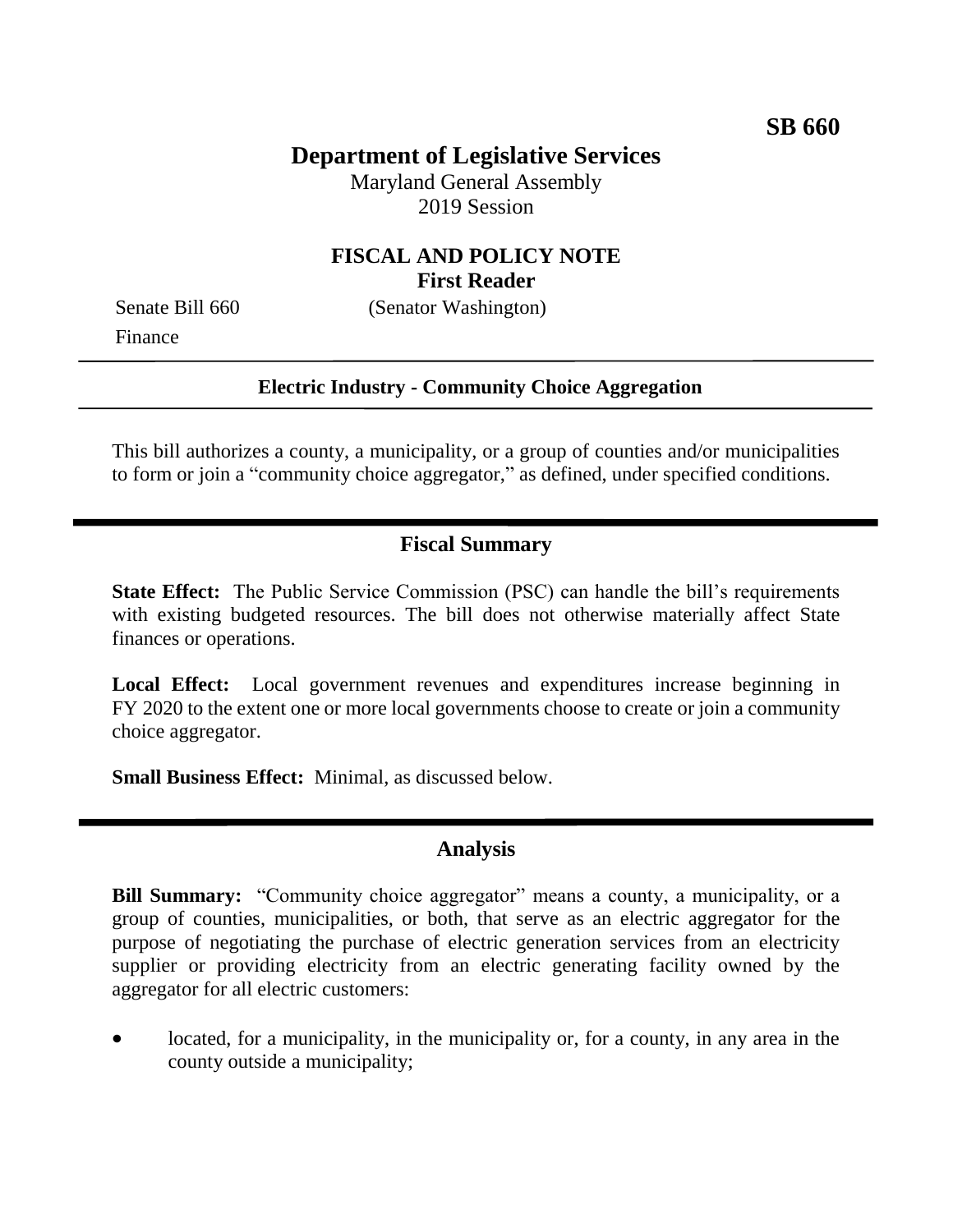- that have not (1) selected an electricity supplier other than the standard offer service supplier or  $(2)$  refused to participate in the aggregation activities; and
- that are not located in the service territory of a municipal electric utility.

A county or municipality or group of counties or municipalities may form or join a community choice aggregator under the bill, subject to specified notification, planning, and other requirements. The bill may not be construed to prevent an electric customer in the jurisdiction of the county or municipality from choosing to enter into a contract with an electricity supplier other than the community choice aggregator.

An electric customer is deemed to have given permission to the county or municipality to act on the customer's behalf as a community choice aggregator:

- when the county or municipality receives a returned notice from the customer explicitly granting that permission; or
- in the case of a customer receiving standard offer service, within 30 days after the notice is given if the county or municipality has not received a returned notice by that date.

A community choice aggregator may own an electric generating facility if the facility is designed to provide energy primarily for use by the participants of the community choice aggregator.

#### *Limitation on Fees, Taxes, or Other Charges*

A community choice aggregator may not assess any new fee, tax, or other charge in the aggregation charges or rates that is not related to the cost of providing the aggregation service. Under the bill, "aggregation services" includes the provision of electricity service from a generating station owned by a community choice aggregator. A fee for aggregation may not exceed specified costs.

#### *PSC Standards and Review*

Based on a determination of the mitigation of volumetric risk, PSC must identify at least one two-month period in the calendar year within which a community choice aggregator may award contracts for competitive generation service supply. A community choice aggregator may award contracts for competitive generation service supply only within that period.

PSC must review applicable fees, request formats, and the format of data provided to facilitate the intent of the bill. PSC must establish procedures for an electric customer who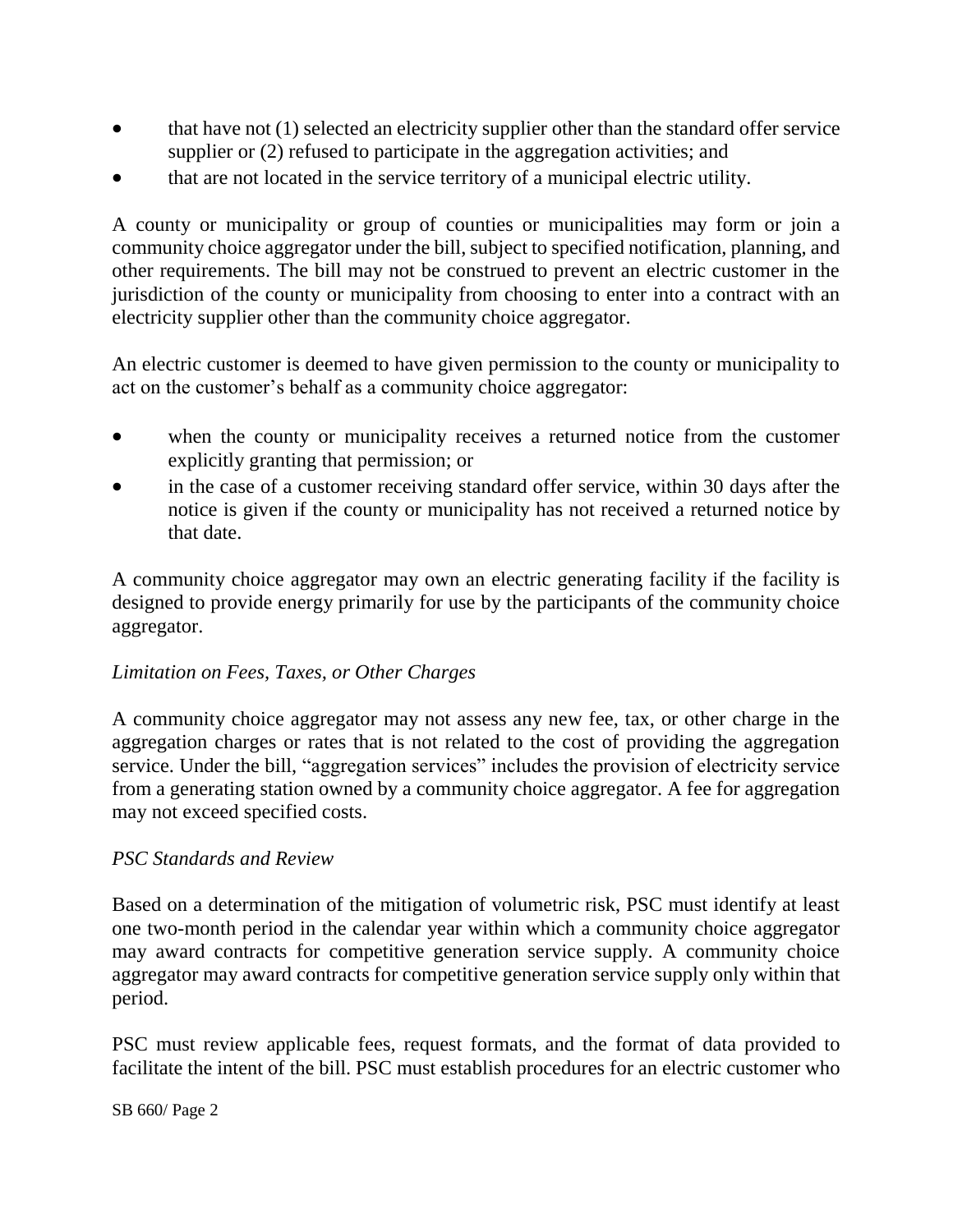is receiving electric generation services from an electricity supplier selected by a community choice aggregator to receive a bill assistance credit to which the customer may be entitled under current law.

PSC must establish standards and procedures by regulation to protect the consumer rights of residential customers who receive electric generation services from an electricity supplier selected by a community choice aggregator. The regulations must prohibit discrimination against a customer or on the basis of the location of the customer.

**Current Law:** A county or municipality may only act as an aggregator if PSC determines that there is not sufficient competition within the boundaries of the local jurisdiction. "Aggregator" means an entity or an individual that acts on behalf of a customer to purchase electricity or gas. It does not include (1) an entity or individual that purchases electricity or gas for its own use or for the use of its subsidiaries or affiliates; (2) a municipal electric utility or a municipal gas utility serving only in its distribution territory; or (3) a combination of governmental units that purchases electricity or gas for use by the governmental unit.

**Background:** The Electric Customer Choice and Competition Act of 1999 facilitated the restructuring of the electric utility industry in Maryland. The resulting system of customer choice allows the customer to purchase electricity from a competitive supplier or to continue receiving electricity under standard offer service (SOS). Default SOS electric service is provided by a customer's *electric company* (*e.g.*, Baltimore Gas and Electric Company or Pepco). Competitive electric supply is provided by competitive *electricity suppliers*. In either case, the electric company delivers the electricity and recovers the costs for delivery through distribution rates.

**Local Fiscal Effect:** The bill allows counties and municipalities to form or join a community choice aggregator, which under the bill is allowed to own generation assets and/or enter into contracts with electricity suppliers on behalf of persons within their jurisdictions. Therefore, local government revenues and expenditures increase beginning in fiscal 2020 to the extent one or more local governments choose to create or join a community choice aggregator.

**Small Business Effect:** Small electricity suppliers must comply with notification requirements to the extent that they have customers located in the jurisdiction of a community choice aggregator. The overall effect on any particular electricity supplier is likely minimal.